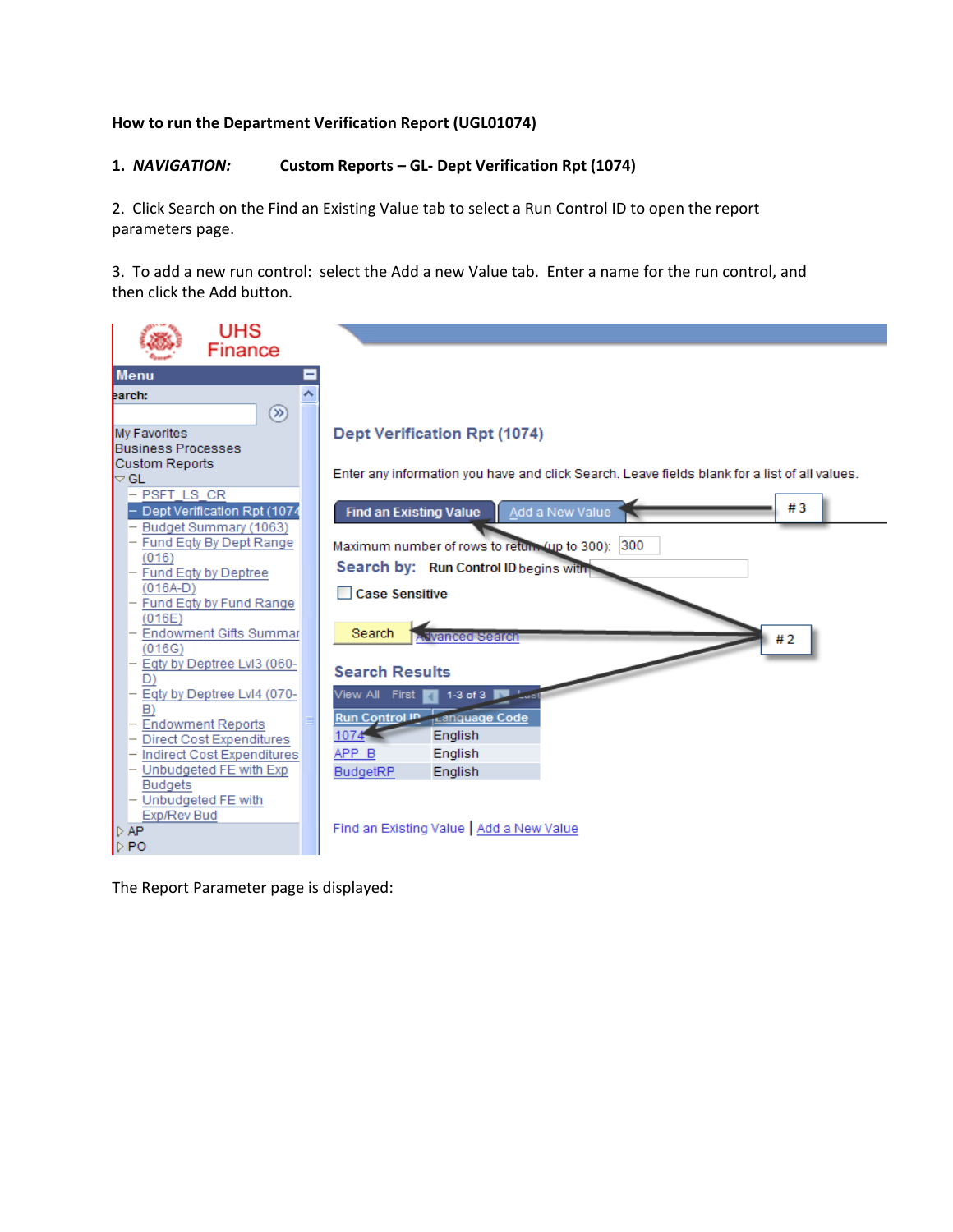| <b>UHS</b>                                                      |                                                         |                                                                   |
|-----------------------------------------------------------------|---------------------------------------------------------|-------------------------------------------------------------------|
| Finance                                                         |                                                         |                                                                   |
| <b>Menu</b>                                                     |                                                         |                                                                   |
| earch:                                                          |                                                         |                                                                   |
| $\circledR$                                                     | <b>Report Parameters</b>                                |                                                                   |
| My Favorites                                                    |                                                         |                                                                   |
| <b>Business Processes</b>                                       |                                                         |                                                                   |
| <b>Custom Reports</b>                                           | <b>Run Control ID:</b><br>1074                          | Run<br><b>Report Manager</b><br><b>Process Monitor</b>            |
| $\triangledown$ GL                                              |                                                         | #9                                                                |
| - PSFT LS CR                                                    |                                                         |                                                                   |
| - Dept Verification Rpt (1074                                   |                                                         |                                                                   |
| Budget Summary (1063)                                           |                                                         | ■ Fund 1 Fund 3 Fund 5 Fund 7<br>$\mathbf Q$                      |
| Fund Eqty By Dept Range                                         | <b>Cost Center Manager</b>                              | Get CC<br>$\Box$ Fund 2 $\Box$ Fund 4 $\Box$ Fund 6 $\Box$ Fund 9 |
| (016)                                                           |                                                         |                                                                   |
| Fund Eqty by Deptree<br>$(016A-D)$                              |                                                         | Reset                                                             |
| Fund Eqty by Fund Range                                         | #4                                                      |                                                                   |
| (016E)                                                          |                                                         |                                                                   |
| Endowment Gifts Summar                                          | *Business Unit: 00784                                   | ☑ Summary by Budget Node Only                                     |
| (016G)                                                          |                                                         |                                                                   |
| Eqty by Deptree LvI3 (060-                                      | 2012<br>1<br><b>From FY/Period:</b>                     | Summary by Budget Node and Account                                |
| D)                                                              |                                                         | ■ Transactions ■ Asset/Liab/Fund Equity                           |
| Eqty by Deptree Lvl4 (070-<br>B)                                | 2012<br>1<br><b>To FY/Period:</b>                       | #6<br>$\boxdot$ Rev/Exp<br>$\triangleright$ Budget Jrnl           |
| <b>Endowment Reports</b>                                        |                                                         |                                                                   |
| Direct Cost Expenditures                                        | ◯ Print All Cost Centers                                | $\triangledown$ Open Commitments<br>Verification Worksheet        |
| Indirect Cost Expenditure #5                                    | Only Print Active Cost Centers                          | $\triangleright$ Soft Commitments                                 |
| Unbudgeted FE with Exp                                          | O Only Print Inactive Cost Centers                      | ■ Balance Sheet                                                   |
| <b>Budgets</b>                                                  |                                                         |                                                                   |
| - Unbudgeted FE with<br><b>Exp/Rev Bud</b>                      | <b>Scroll Area</b>                                      | First 1 of 1 2 Last<br>Find                                       |
| $\triangleright$ AP                                             |                                                         |                                                                   |
| $\triangleright$ PO                                             | *Fund: Some<br>#7                                       | 田田<br>From: $2064$ Q<br>To: 2064<br>v<br>$\alpha$                 |
| I⊳ BUDGET                                                       | Request No:                                             |                                                                   |
| ID AFR                                                          |                                                         |                                                                   |
| D Student Financial                                             | *Deptid: Some                                           | $\alpha$<br>To: D0040<br>$\mathbf Q$<br>From: D0040               |
| I⊳ AM                                                           |                                                         | $\checkmark$                                                      |
| - Delete Run Control ID<br><b>Computer Operations</b>           | *Prog: Some<br>speedType:                               | To: $F0912$ Q<br>From: $F0912$ Q                                  |
| <b>Budget Development Module</b>                                | 14145<br>Q                                              |                                                                   |
| <b>Vendors</b>                                                  |                                                         |                                                                   |
| Purchasing                                                      | *Project:                                               |                                                                   |
| Accounts Payable                                                |                                                         |                                                                   |
|                                                                 |                                                         |                                                                   |
|                                                                 |                                                         |                                                                   |
| Set Up Financials/Supply Chair                                  | 相 Previous in List<br><b>B</b> Save<br>Return to Search | $\downarrow \equiv$ Next in List<br>周 Update/L<br>图+ Add          |
| Asset Management<br><b>Commitment Control</b><br>General Ledger | Some                                                    | $\alpha$<br>v<br>$\alpha$<br>To: NA<br>From: NA                   |

4. **Enter** the Fiscal Year and range of periods for which the report is to display data.

5. To view only cost centers that were active during the **To** period, check the **Only Print Active Cost Centers** option. If deselected, all cost centers that match the criteria will print.

6. Select the section(s) of the report to generate. The default setting includes all sections of the report. Click the corresponding box to deselect a particular section of the report.

7. Enter the parameters of the Cost Center(s) or enter the Speed Type for which the report is to retrieve data.

Data can be selected in a number of ways. Each chartfield has a drop down box listing criteria choices. You can be very specific (ie. one cost center) or you can pull data by a single chartfield such as fund. To extract data by department, choose the "Tree Node" option on the Department chartfield and set the other chartfields to "ALL".

- 8. Click **Save**.
- 9. Click **Run**.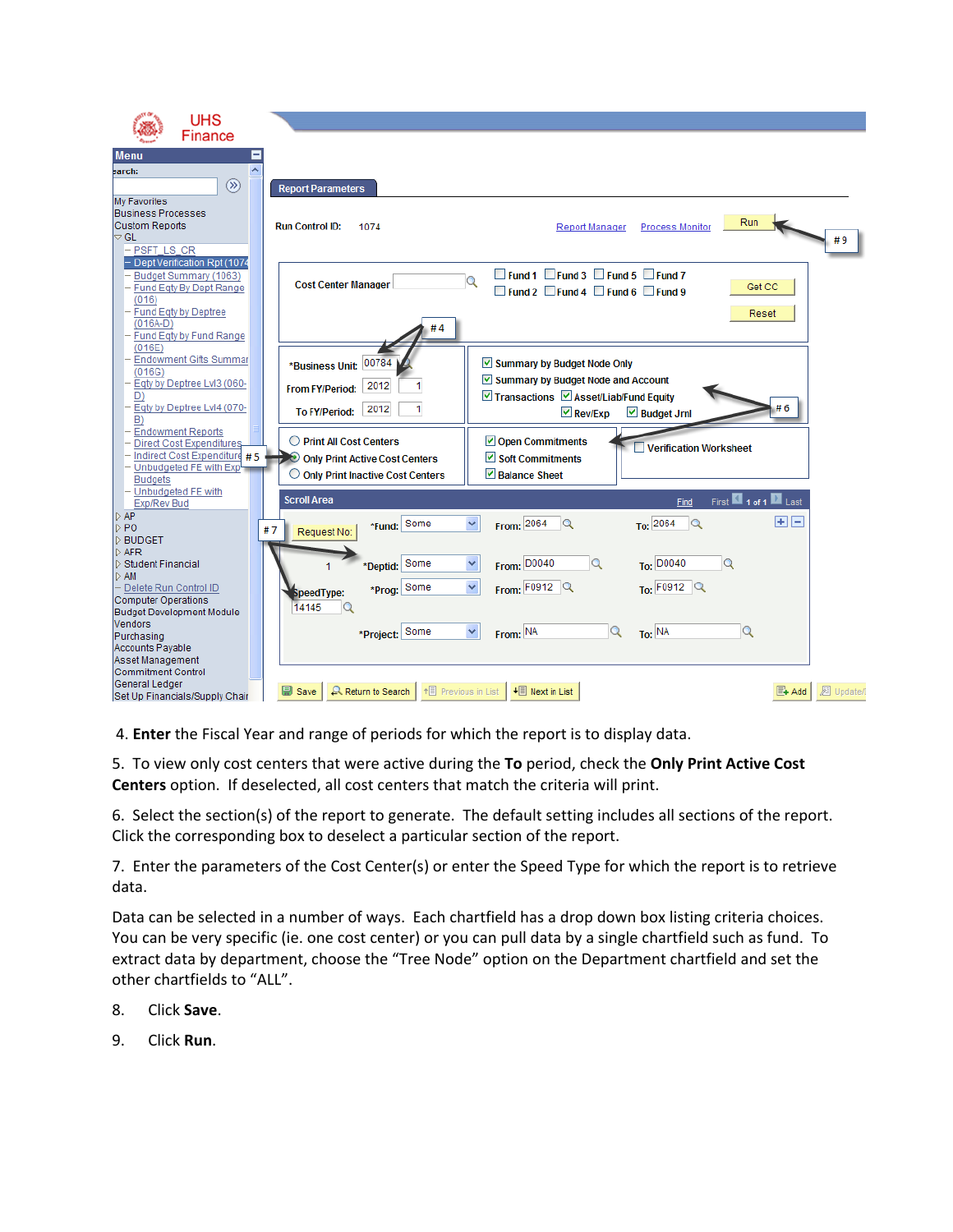The Process Scheduler Request page is displayed:

| <b>UHS</b><br>Finance                                                                                                                                         |                                                                                                    |                                                                                 |                                          |                                                |                                                            |
|---------------------------------------------------------------------------------------------------------------------------------------------------------------|----------------------------------------------------------------------------------------------------|---------------------------------------------------------------------------------|------------------------------------------|------------------------------------------------|------------------------------------------------------------|
| <b>Menu</b><br>Ą<br>earch:<br>$($ ssong $($ ssong $($ ssong $)$<br>My Favorites<br><b>Business Processes</b>                                                  | <b>Process Scheduler Request</b>                                                                   |                                                                                 |                                          |                                                |                                                            |
| <b>Custom Reports</b><br>$\triangledown$ GL<br>- PSFT LS CR                                                                                                   | User ID:                                                                                           |                                                                                 | Run Control ID: 1074                     |                                                |                                                            |
| - Dept Verification Rpt (1074<br>- Budget Summary (1063)<br>- Fund Eqty By Dept Range<br>(016)<br>- Fund Eqty by Deptree                                      | <b>Server Name:</b><br>Recurrence:<br><b>Time Zone:</b>                                            | $\checkmark$<br>10/13/2011<br><b>Run Date:</b><br>7:19:06AM<br><b>Run Time:</b> | $\overline{\mathbf{31}}$                 | Reset to Current Date/Time                     |                                                            |
| $(016A-D)$<br>- Fund Eqty by Fund Range<br>(016E)<br>- Endowment Gifts Summar<br>(016G)                                                                       | <b>Process List</b><br><b>Description</b><br><b>Select</b><br>Department Verification Report<br>u, | <b>Process Name</b><br><b>UGLS1074</b>                                          | <b>Process Type</b><br><b>SQR Report</b> | *Type<br>*Format<br>$\checkmark$<br>PDF<br>Web | <b>Distribution</b><br>$\checkmark$<br><b>Distribution</b> |
| - Eqty by Deptree Lvl3 (060-<br>D)<br>- Eqty by Deptree LvI4 (070-<br>B)<br>- Endowment Reports<br>- Direct Cost Expenditures<br>- Indirect Cost Expenditures | #10<br>OK<br>Cancel                                                                                |                                                                                 |                                          |                                                |                                                            |

10. Click **OK**. Make sure Server Name is blank, the Select box is checked, Web is selected in the Type and PDF for the Format fields.

| <b>Report Parameters</b> |                                         |                                |            |
|--------------------------|-----------------------------------------|--------------------------------|------------|
| <b>Run Control ID:</b>   | 1074                                    | Report Manager Process Monitor | Run<br>#11 |
|                          | 1 Click the <b>Drococc Monitor</b> link |                                |            |

11. Click the **Process Monitor** link.

| <b>Process List</b>               | Server List                         |                                |                                           |                   |                                                 |
|-----------------------------------|-------------------------------------|--------------------------------|-------------------------------------------|-------------------|-------------------------------------------------|
| <b>View Process Request For</b>   |                                     |                                |                                           |                   |                                                 |
| User ID:                          | Type:                               | $\checkmark$                   | Last<br>v                                 | Days              | Refresh<br>$\checkmark$                         |
| Server:                           | Name:<br>v                          |                                | Instance:<br>to                           |                   |                                                 |
| Run<br>Status:                    | <b>Distribution</b><br>$\mathbf{v}$ | v                              | Save On Refresh                           |                   | #12                                             |
| <b>Process List</b>               | Status:                             |                                |                                           |                   |                                                 |
|                                   |                                     |                                | Customize   Find   View All   조미          | First             | $\mathbb{Z}_{12}$ $\mathbb{Z}_{2}$ Last         |
| Select Instance Seq. Process Type |                                     | <b>Process</b><br>User<br>Name | <b>Run Date/Time</b>                      | <b>Run Status</b> | <b>Distribution</b><br>Details<br><b>Status</b> |
| 6390332                           | <b>SQR Report</b>                   |                                | UGLS1074 0178450 10/13/2011 7:19:06AM CDT | <b>Success</b>    | Details<br>Posted                               |
| 6388496                           | <b>SQR Report</b>                   |                                | UGLS1063 0178450 10/12/2011 1:05:29PM CDT | <b>Success</b>    | Posted<br><b>Details</b>                        |

12. Click **Refresh**. When the report has finished, the Run Status must display **Success** and the Distribution Status **Posted**.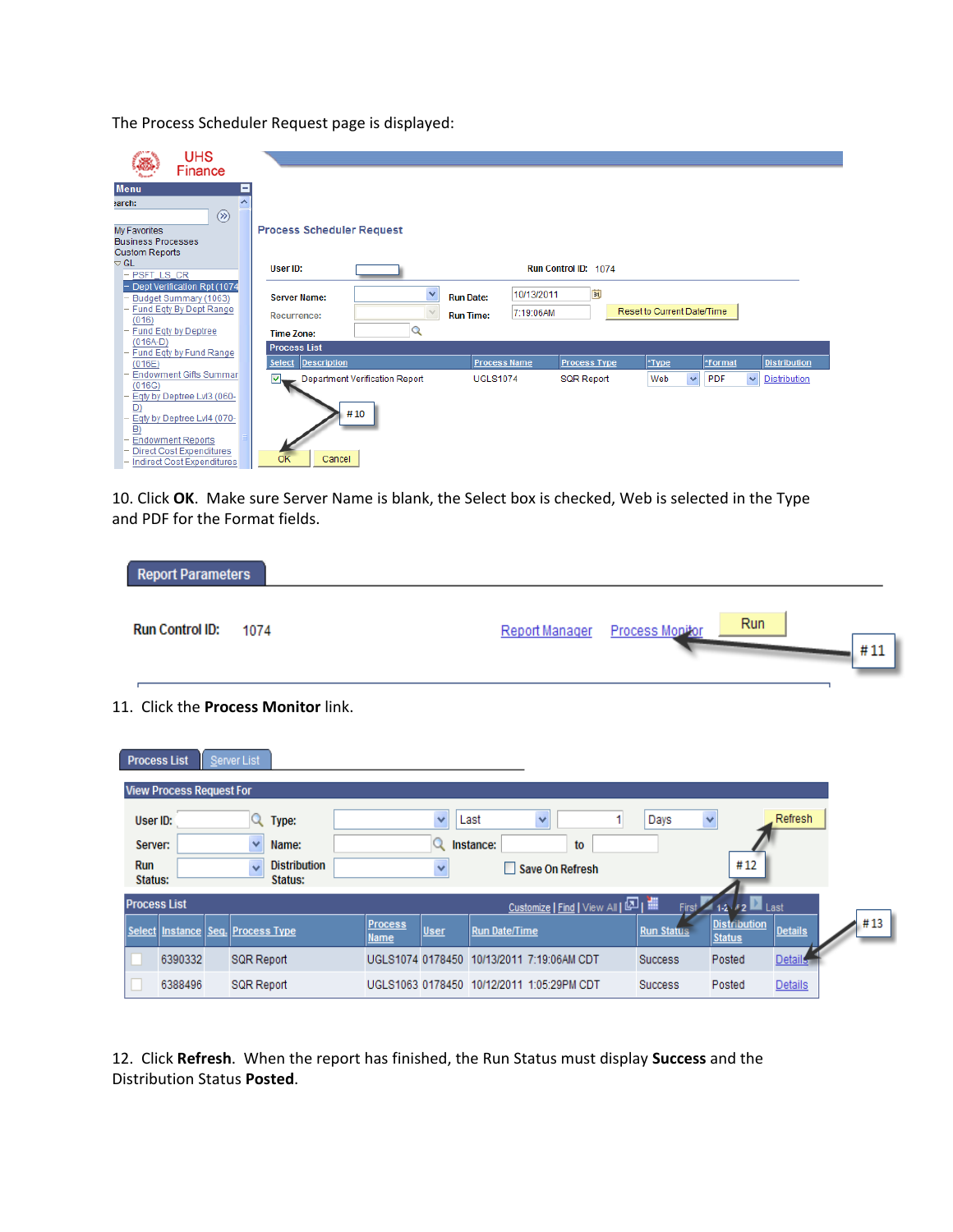### 13. Click **Details**.

The Process Details page is displayed:

#### **Process Detail**

| <b>Process</b>                                              |                        |                          |                             |                                                                                                           |          |     |
|-------------------------------------------------------------|------------------------|--------------------------|-----------------------------|-----------------------------------------------------------------------------------------------------------|----------|-----|
| Instance:                                                   | 6390332                |                          | Type:                       | <b>SQR Report</b>                                                                                         |          |     |
| Name:                                                       | <b>UGLS1074</b>        |                          |                             | Description: Department Verification Report                                                               |          |     |
| <b>Run Status:</b>                                          | <b>Success</b>         |                          | <b>Distribution Status:</b> | Posted                                                                                                    |          |     |
| <b>Run</b>                                                  |                        |                          |                             | <b>Update Process</b>                                                                                     |          |     |
| Run Control ID: 1074<br>Location:<br>Server:<br>Recurrence: | Server<br><b>PSUNX</b> |                          |                             | <b>Hold Request</b><br>Queue Request<br>Cancel Request<br><b>Delete Request</b><br><b>Restart Request</b> |          |     |
| Date/Time                                                   |                        |                          |                             | <b>Actions</b>                                                                                            |          |     |
|                                                             |                        |                          |                             |                                                                                                           |          |     |
| <b>Request Created On:</b>                                  |                        | 10/13/2011 7:25:50AM CDT |                             | Parameters                                                                                                | Transfer |     |
| <b>Run Anytime After:</b>                                   |                        | 10/13/2011 7:19:06AM CDT |                             | Message Log                                                                                               |          |     |
| <b>Began Process At:</b>                                    |                        | 10/13/2011 7:26:17AM CDT |                             | <b>Batch Timings</b>                                                                                      |          |     |
| <b>Fnded Process At:</b>                                    |                        | 10/13/2011 7:26:29AM CDT |                             | <b>View Log/Trace</b>                                                                                     |          | #14 |

# 14. Click View Log/Trace. Page is displayed:

| <b>View Log/Trace</b>                          |                                                       |                          |                   |                                 |  |  |
|------------------------------------------------|-------------------------------------------------------|--------------------------|-------------------|---------------------------------|--|--|
| Report                                         |                                                       |                          |                   |                                 |  |  |
|                                                |                                                       | <b>Process Instance:</b> |                   |                                 |  |  |
| <b>Report ID:</b>                              | 2233575                                               |                          | 6390332           | Message Log                     |  |  |
| Name:                                          | <b>UGLS1074</b>                                       | <b>Process Type:</b>     | <b>SQR Report</b> |                                 |  |  |
| <b>Run Status:</b>                             | <b>Success</b>                                        |                          |                   |                                 |  |  |
|                                                | Department Verification Report                        |                          |                   |                                 |  |  |
| <b>Distribution Details</b>                    |                                                       |                          |                   |                                 |  |  |
| <b>Distribution Node:</b>                      | Unix                                                  | <b>Expiration Date:</b>  | 11/12/2011        |                                 |  |  |
|                                                |                                                       |                          |                   |                                 |  |  |
| <b>File List</b>                               |                                                       |                          |                   |                                 |  |  |
| <b>Name</b>                                    |                                                       |                          | File Size (bytes) | <b>Datetime Created</b>         |  |  |
|                                                | SQR UGLS1074 6390332.log                              |                          | 1.501             | 10/13/2011 7:26:29.062152AM CDT |  |  |
|                                                | UGLS1074 Section 1 transactions.csv                   |                          | 528               | 10/13/2011 7:26:29.062152AM CDT |  |  |
|                                                | UGLS1074 Section 2 transactions.csv                   |                          | 406               | 10/13/2011 7:26:29 062152AM CDT |  |  |
| UGLS1074 Section 3 Actual ALF transactions.csv |                                                       |                          | 1,181             | 10/13/2011 7:26:29.062152AM CDT |  |  |
|                                                | UGLS1074_Section_3_Actual_RE_transactions.csv         |                          | 2.411             | 10/13/2011 7:26:29.062152AM CDT |  |  |
|                                                | UGLS1074 Section 3 Budget Jrnl transactions.csv 1,068 |                          |                   | 10/13/2011 7:26:29.062152AM CDT |  |  |
|                                                | UGLS1074 Section 4 transactions.csv                   |                          | 707               | 10/13/2011 7:26:29.062152AM CDT |  |  |
|                                                | UGLS1074 Section 5 transactions.csv                   |                          | 119               | 10/13/2011 7:26:29 062152AM CDT |  |  |
|                                                | UGLS1074 Section 6 transactions.csv                   |                          | 1.347             | 10/13/2011 7:26:29.062152AM CDT |  |  |
| ugls1074_6390332.PDF<                          |                                                       | #15                      | 17,659            | 10/13/2011 7:26:29.062152AM CDT |  |  |
| ugls1074 6390332.out                           |                                                       |                          | 771               | 10/13/2011 7:26:29.062152AM CDT |  |  |
| <b>Distribute To</b>                           |                                                       |                          |                   |                                 |  |  |
| <b>Distribution ID Type</b>                    |                                                       |                          | *Distribution ID  |                                 |  |  |